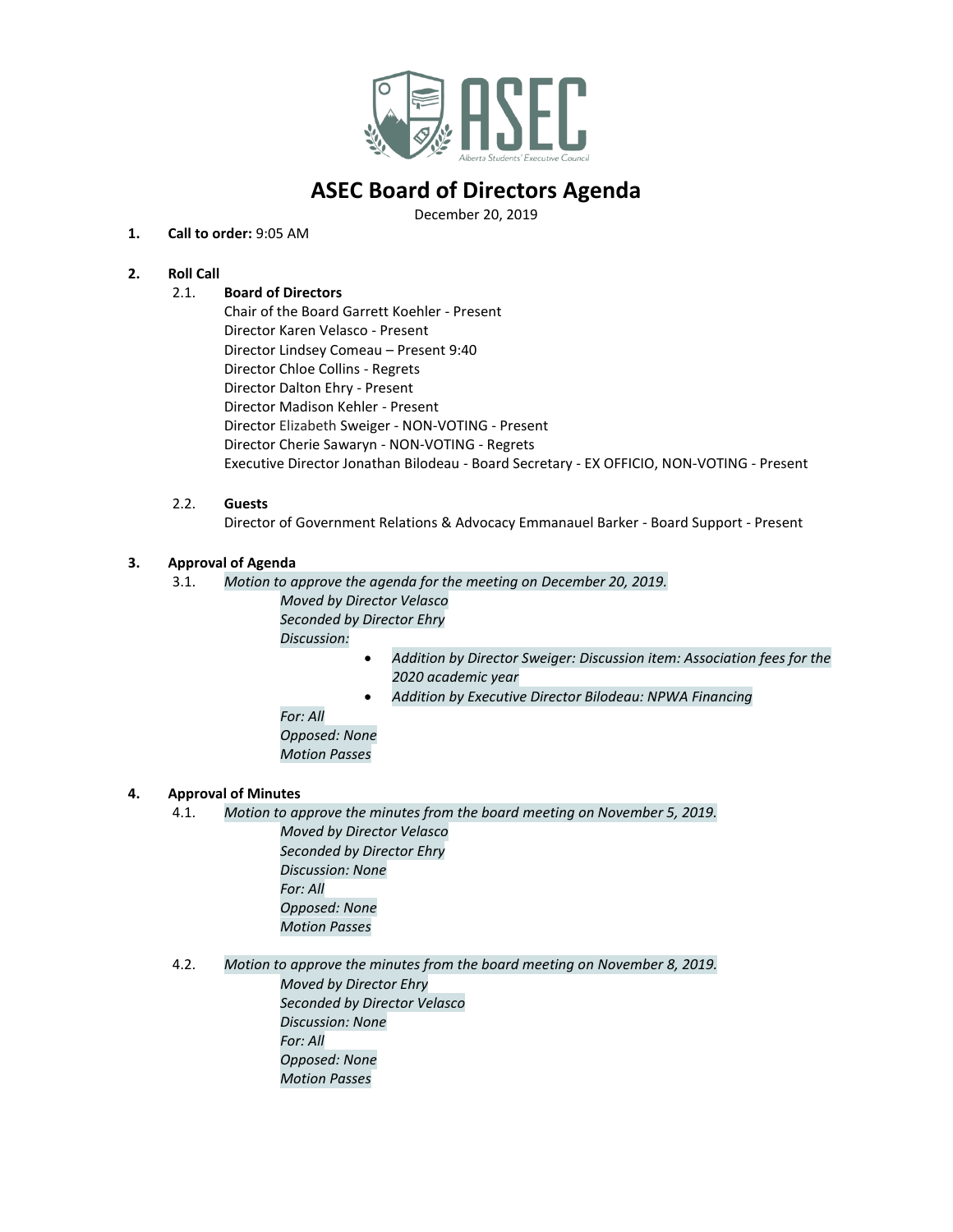

# **ASEC Board of Directors Agenda**

December 20, 2019

| 5. | Report<br>5.1.      | <b>Executive Director</b>                                                                                                                                         | <b>Executive Director Bilodeau</b> |
|----|---------------------|-------------------------------------------------------------------------------------------------------------------------------------------------------------------|------------------------------------|
|    | 5.2.                | Government Relations and Advocacy Director                                                                                                                        | Director of GR&A Barker            |
| 6. | <b>Action Items</b> |                                                                                                                                                                   |                                    |
| 7. | <b>Old Business</b> |                                                                                                                                                                   |                                    |
|    | 7.1.                | <b>Executive Director Compensation &amp; Review Committee</b>                                                                                                     | Executive Director Bilodeau        |
|    | 7.2.                | <b>ASEC Investment Policy</b>                                                                                                                                     | <b>Executive Director Bilodeau</b> |
|    | 7.3.                | <b>ASEC Growth</b>                                                                                                                                                | Executive Director Bilodeau        |
|    | 7.4.                | Indigenous Representation                                                                                                                                         | <b>Executive Director Bilodeau</b> |
|    | 7.5.                | <b>Board Strategic Goals</b><br><b>Advocacy Priorities</b><br>7.5.1.<br><b>Strategic Plan Consolidation</b><br>7.5.2.<br>7.5.3.<br><b>Communications Strategy</b> | Executive Director Bilodeau        |

- 7.5.4. Board of Directors Continuity
- 7.5.5. Board of Directors Policies and Procedures

#### **8. Decision items**

**5. Report**

8.1. *NWPA Financing*

8.1.1.*Motion to approve the use of restricted funds for the financing of the New West Public Affairs contract for a total amount of \$22,000. Moved by Director Velasco Seconded by Director Ehry Discussion: Questions on the use of restricted fund. Discussion on the purposes of restricted funds in general. Comments on the positive nature of using these funds* 

*instead of using operational funding. For: All Opposed: None Motion Passes*

## **9. New Business**

#### **10. Discussion Items**

10.1. ASEC Fees and Fiscal Position

10.1.1. *Motion to strike an ASEC Finance working group with terms of reference to be drafted at a later date. Moved by Director Velasco Seconded by Director Kehler Discussion: Bylaws need to be updated. Discussion on a possible cap tied to inflation. Discussion on moving to a 15-year rolling average.*